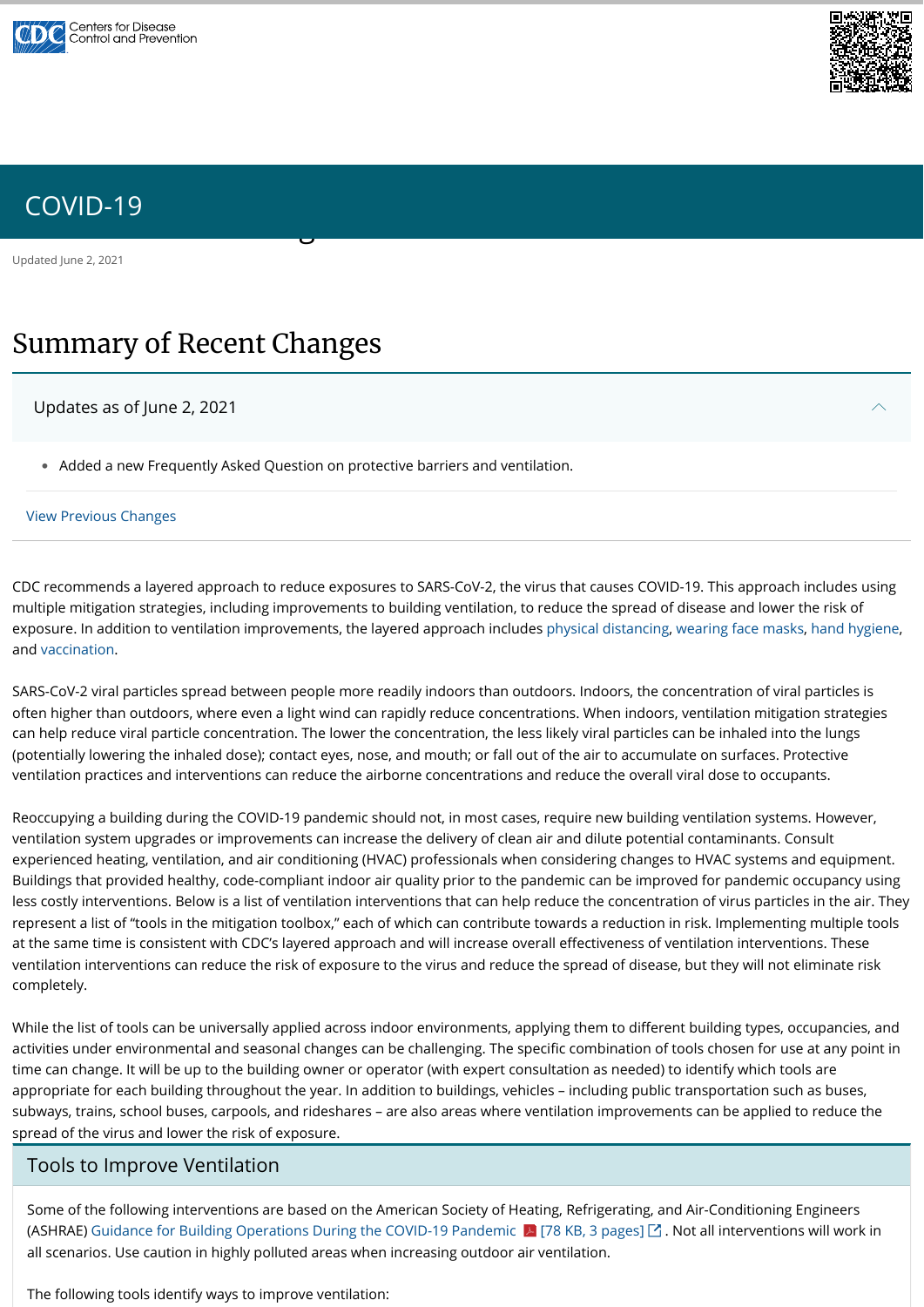- Increase the introduction of outdoor air: •
	- Open outdoor air dampers beyond minimum settings to reduce or eliminate HVAC air recirculation. In mild weather, this will not affect thermal comfort or humidity. However, this may be difficult to do in cold, hot, or humid weather, and may require consultation with an experienced HVAC professional.
	- Open windows and doors, when weather conditions allow, to increase outdoor air flow. Do not open windows and doors if doing so poses a safety or health risk (e.g., risk of falling, triggering asthma symptoms) to occupants in the building. Even a slightly open window can introduce beneficial outdoor air.
- Use fans to increase the effectiveness of open windows:
	- To safely achieve this, fan placement is important and will vary based on room configuration. Avoid placing fans in a way [that could potentially cause contaminated air to flow directly from one person to another \(see FAQ below on indoor use](#page-9-1) of fans). One helpful strategy is to use a window fan, placed safely and securely in a window, to exhaust room air to the outdoors. This will help draw outdoor air into the room via other open windows and doors without generating strong room air currents. Similar results can be established in larger facilities using other fan systems, such as gable fans and roof ventilators.
- Ensure ventilation systems operate properly and provide acceptable indoor air quality for the current occupancy level for each space.
- Rebalance or adjust HVAC systems to increase total airflow to occupied spaces when possible.  $\bullet$
- Turn off any demand-controlled ventilation (DCV) controls that reduce air supply based on occupancy or temperature during occupied hours. In homes and buildings where the HVAC fan operation can be controlled at the thermostat, set the fan to the "on" position instead of "auto," which will operate the fan continuously, even when heating or air-conditioning is not required.  $\bullet$
- Improve central air filtration:  $\bullet$ 
	- [Increase air filtration](https://www.ashrae.org/technical-resources/filtration-disinfection#mechanical)  $\boxtimes$  to as high as possible without significantly reducing design airflow. Increased filtration efficiency is especially helpful when enhanced outdoor air delivery options are limited.
	- Make sure air filters are properly sized and within their recommended service life. -
	- Inspect filter housing and racks to ensure appropriate filter fit and minimize air that flows around, instead of through, the filter.
- Ensure restroom exhaust fans are functional and operating at full capacity when the building is occupied. •
- Inspect and maintain exhaust ventilation systems in areas such as kitchens, cooking areas, etc. Operate these systems any time these spaces are occupied. Operating them even when the specific space is not occupied will increase overall ventilation within the occupied building. •
- Use portable high-efficiency particulate air (HEPA) fan/filtration systems to enhance air cleaning (especially in higher risk areas such as a nurse's office or areas frequently inhabited by people with a higher likelihood of having COVID-19 and/or an increased risk of getting COVID-19). See the FAQ below on [HEPA filters and portable HEPA air cleaners.](#page-4-0) (Note: Portable air cleaners that use filters less efficient that HEPA filters also exist and can contribute to room air cleaning. However, they should be clearly labeled as non-HEPA units.)
- Generate clean-to-less-clean air movement by evaluating and repositioning as necessary, the supply louvers, exhaust air grilles, and/or damper settings. See the FAQ below on [Directional Airflow](#page-3-0). This recommendation is easier to accomplish when the supply and exhaust points are located in a ceiling grid system.  $\bullet$
- Use [ultraviolet germicidal irradiation \(UVGI\)](https://www.cdc.gov/coronavirus/2019-ncov/community/ventilation/UVGI.html) as a supplemental treatment to inactivate SARS-CoV-2 when options for increasing room ventilation and filtration are limited. Upper-room UVGI systems  $[4]$  [6.1 MB, 87 pages] can be used to provide air cleaning within occupied spaces, and in-duct UVGI systems can help enhance air cleaning inside central ventilation systems.
- In non-residential settings, run the HVAC system at maximum outside airflow for 2 hours before and after the building is occupied.

- No cost: opening windows; inspecting and maintaining dedicated exhaust ventilation; disabling DCV controls; repositioning outdoor air dampers
- Less than \$100: using fans to increase effectiveness of open windows; repositioning supply/exhaust diffusers to create directional airflow
- \$500 (approximately): adding portable HEPA fan/filter systems  $\bullet$
- \$1500 to \$2500 (approximately): adding upper room UVGI  $\bullet$

The ventilation interventions listed above come with a range of initial costs and operating costs, which, along with risk assessment factors – such as community incidence rates, facemask compliance expectations and room occupant density – may affect the selection of tools. The following are examples of cost estimates for ventilation interventions: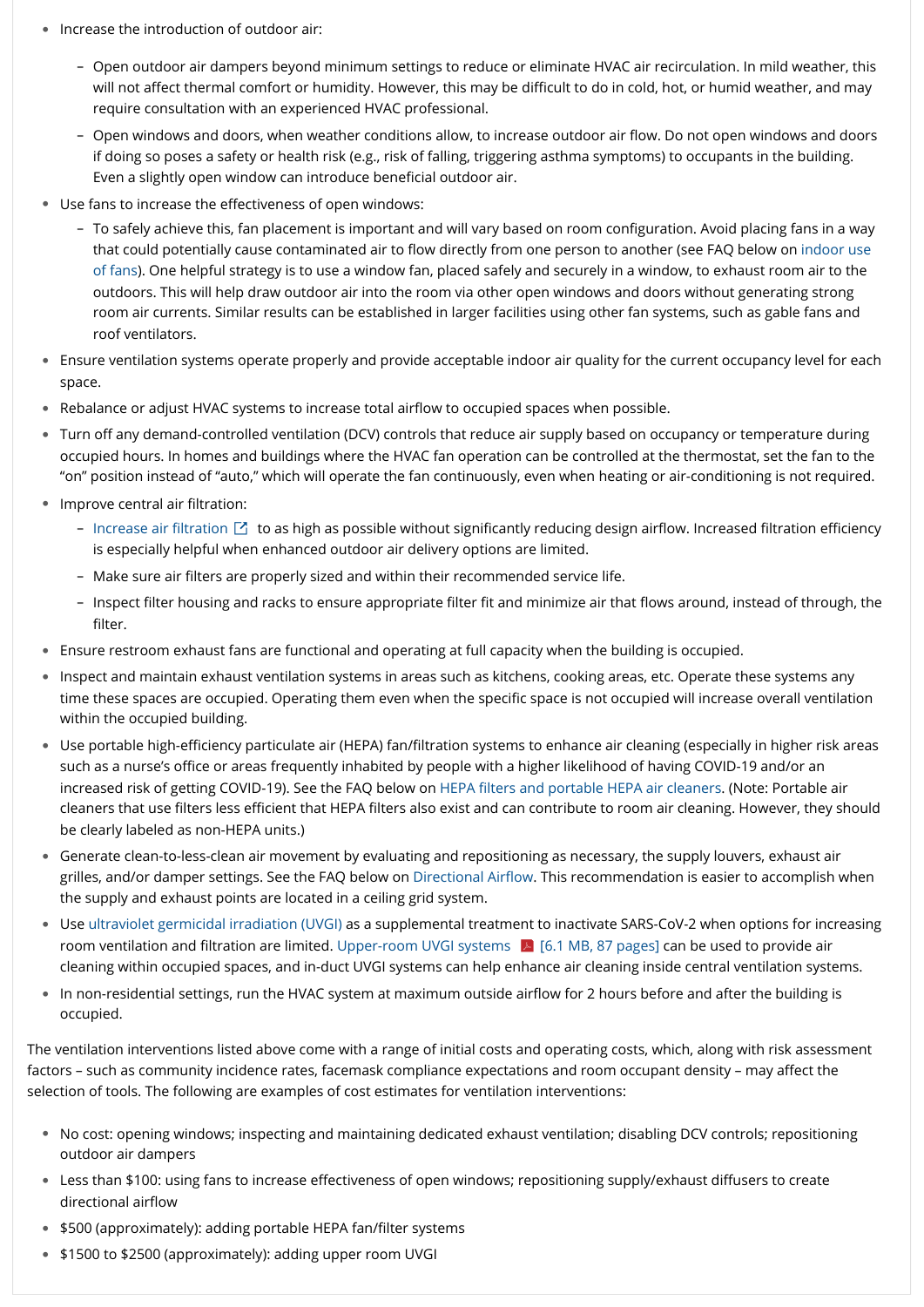The risk of spreading SARS-CoV-2, the virus that causes COVID-19, through ventilation systems is not clear at this time. Viral RNA has reportedly been found on return air grilles, in return air ducts, and on heating, ventilation, and air conditioning (HVAC) filters, but detecting viral RNA alone does not imply that the virus was capable of transmitting disease. One research group reported that the use of a new air-sampling method allowed them to find [viable viral particles within a COVID-19 patient's hospital room](https://reader.elsevier.com/reader/sd/pii/S1201971220307396?token=A64023F619182536348B84545098F44BA3B0B91F7A184BDFC88800C083DBFAF8758ABBCA9AE879B9209E9678D2272A85)  $\boxtimes$  with good ventilation, filtration and ultraviolet (UV) disinfection (at distances as far as 16 feet from the patient). However, the concentration of viable virus detected was believed to be too low to cause disease transmission. There may be some implications for HVAC systems associated with these findings, but it is too early to conclude that with certainty. While airflows within a particular space may help spread disease among people in that space, there is no definitive evidence to date that viable virus has been transmitted through an HVAC system to result in disease transmission to people in other spaces served by the same system.

Healthcare facilities have ventilation requirements in place to help prevent and control infectious diseases that are associated with healthcare environments. For more information, see the CDC [Guidelines for Environmental Infection Control in Health-Care Facilities](https://www.cdc.gov/infectioncontrol/guidelines/environmental/index.html).

Non-healthcare (e.g., businesses and schools) building owners and managers should, at a minimum, maintain building ventilation systems according to state and local building codes and applicable guidelines. Ensuring appropriate outdoor air and ventilation rates is a practical step to ensure good indoor air quality.

## 2. How long will it take to dilute the concentration of infectious particles in a room once they are generated?  $~\vee~$

## 1. Can COVID-19 be transmitted through HVAC (ventilation) systems?

While large droplets (100 micrometers [µm] and larger) will settle to surrounding surfaces within seconds, smaller particles can stay suspended in the air for much longer. It can take several minutes for particles 10 µm in size to settle, while particles 5 µm and smaller may not settle for hours or even days. Dilution ventilation and particle filtration are commonly used to remove these smaller particles from the air. Larger particles can also be removed using these strategies, but since they fall out of the air quickly, they might not have a chance to get captured by filtration systems.

[The time required to remove airborne particles from a space can be estimated using T](https://www.cdc.gov/infectioncontrol/guidelines/environmental/index.html)[able B.](https://www.cdc.gov/infectioncontrol/guidelines/environmental/appendix/air.html)[1 in the CDC's Guidelines for](https://www.cdc.gov/infectioncontrol/guidelines/environmental/index.html) Environmental Infection Control in Health-Care Facilities (2003). The estimates assume the source of infectious particles is no longer present in the space. The estimates are based upon the rate that particle-free air is delivered to the room and the desired removal efficiency (99% or 99.9%). The particle-free air, measured in air changes per hour (ACH), can be uncontaminated supply air or the clean exhaust from a High Efficiency Particulate Air (HEPA) fan/filtration system [See HEPA filtration discussion below].

Although there are some highly contagious airborne diseases (like measles) where CDC provides specific guidance for 99.9% clearance wait times, the general recommendation in CDC's [Guidelines for Environmental Infection Control in Health-Care Facilities](https://www.cdc.gov/infectioncontrol/guidelines/environmental/index.html) is to wait to allow for a 99% reduction of any generated airborne particles before re-entering the room.

In the absence of guidance specifying a longer wait period for SARS-CoV-2, the wait time associated with 99% clearance is appropriate for healthcare and other spaces. Regardless of whether the 99% or 99.9% column on [Table B.1](https://www.cdc.gov/infectioncontrol/guidelines/environmental/appendix/air.html) is used, the value in the table is usually an under-estimation of the actual dilution clearance time as noted in the table's footnotes which include the following statement: "The times given assume perfect mixing of the air within the space (i.e., mixing factor = 1). However, perfect mixing usually does not occur. Removal times will be longer in rooms or areas with imperfect mixing or air stagnation." Appropriate use of Table B.1 to establish clearance times from any space requires multiplying the time in the table by a mixing factor (k) that ranges between 1 and 10. This factor represents how well the ventilation system mixes and dilutes the concentration of airborne particles within the room.

 $\vee$ 

As a rule of thumb, rooms with higher airflow rates (6 ACH and higher) and good placement of supply and exhaust grilles (hospital airborne infection isolation rooms) are considered to have "good" mixing and thus a mixing factor of k = 3 is often used for these spaces. In that case, the time identified from Table B.1 should be multiplied by 3 to determine the actual clearance time prior to reentry. Nonventilated or poorly ventilated spaces have typical values of k ranging from 8 to 10. Increased ACH generally lead to reductions in k, although k can also be reduced by the use of a fan in the space, which does not have an impact on ACH. Ultimately, wait times can be reduced by increasing ACH, reducing k, or a combination of both.

Example 1. Given: A room measuring 12 feet x 10 feet with a ceiling height of 10 feet is served with a 100% outdoor air ventilation system that delivers 65 cubic feet per minute (cfm) of supply air (Q<sub>s</sub> = 65 cfm) and exhausts 80 cfm of air from the room (Q<sub>e</sub> = 80 cfm). The room has average air mixing, so assign  $k = 5$ .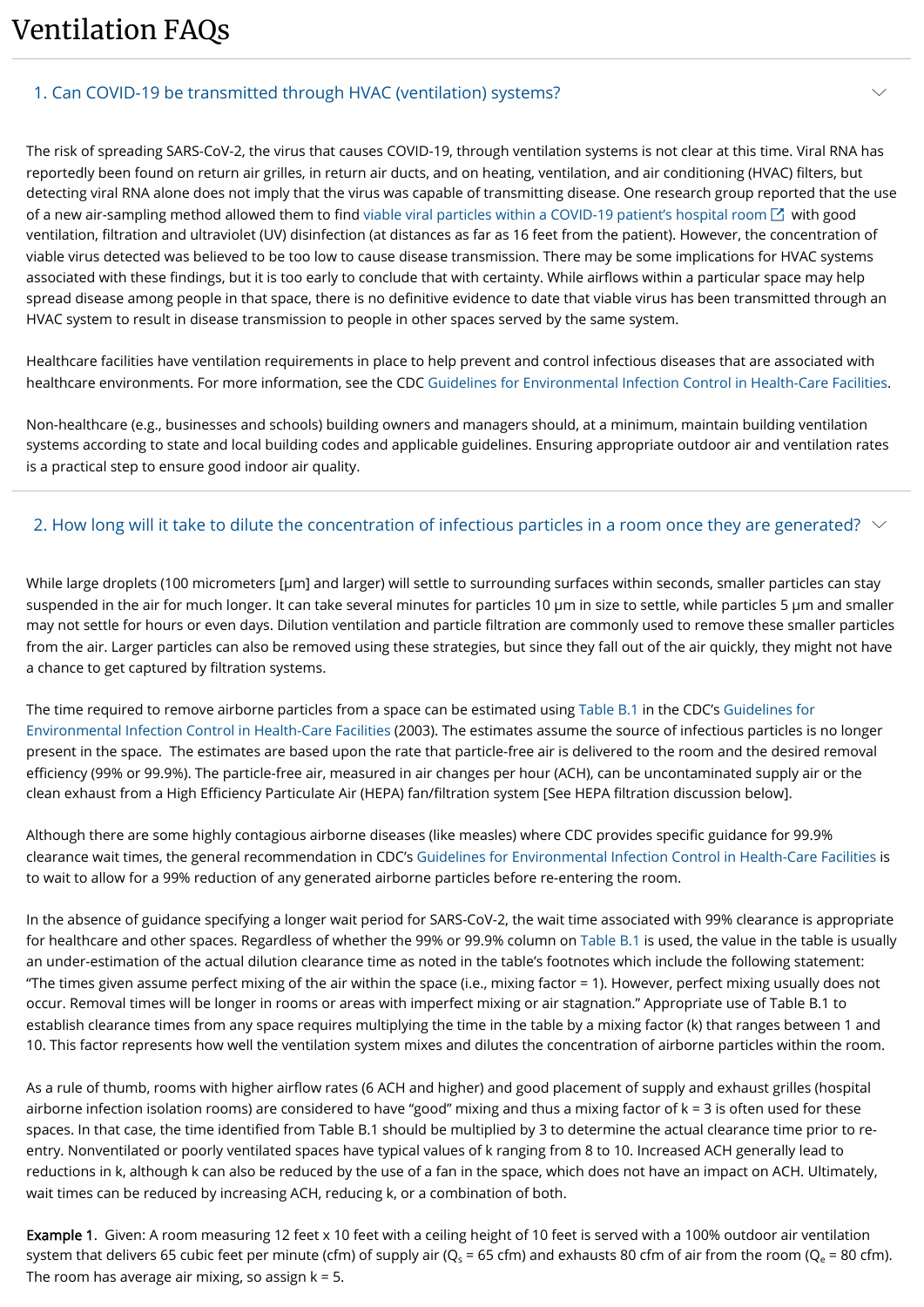Question: How much time is required to reduce the airborne concentration by 99 percent?

Solution: Since Q $_{\rm e}$  is larger than Q $_{\rm s}$  by 15 cfm, the heating, ventilation, and air conditioning (HVAC) system is pulling 15 cfm of air into the room from adjacent areas (i.e., the room is under negative pressure). For this example, the 15 cfm of transfer air is assumed to be free of infectious airborne particles. The clean volumetric air flow rate (Q) is the larger value between Q<sub>s</sub> and Q<sub>e</sub>, so Q = 80 cfm. Calculate the air changes per hour:

ACH = [Q x 60] / (room volume) = (80 cfm x 60) / (12' x 10' x 10') = 4800/1200 = 4.0 ACH

Using [Table B.1](https://www.cdc.gov/infectioncontrol/guidelines/environmental/appendix/air.html) the perfect mixing wait time based on 4 ACH and a 99% reduction of airborne particles is 69 minutes.

Using the mixing factor of 5, the estimated wait time for 99% reduction of airborne contaminants in the room is 5 x 69 = 345 minutes or 5 hours and 45 minutes.

Note: Determining the true value of the mixing factor is difficult and requires special equipment to measure air flows and conduct tracer gas decay testing. Thus, conservative estimates of k are often used (as described above). Also, the addition of an air cleaning device (e.g., a portable HEPA filtration unit) within the same room will reduce the wait time. The flow rate from the air cleaning device can be added to Q determined above, which will increase the overall ACH in the room. The air movement created by the air cleaning device can also decrease the value of k. Together, the increased ACH and decreased k can help substantially reduce wait times. See Example 2 for more information, including an example of the calculations.

Filters for use in heating, ventilation, and air conditioning (HVAC) systems are generally tested under procedures outlined in ANSI/ASHRAE Standard 52.2-2017-Method of Testing General Ventilation Air-Cleaning Devices for Removal Efficiency by Particle Size. This standard was developed by ASHRAE, a global society focused on building systems, indoor air quality, and sustainability in the built environment, and is available for [free online viewing](https://www.ashrae.org/technical-resources/ashrae-standards-and-guidelines)  $\boxtimes$  during the ongoing pandemic. Based on the filtration efficiency determined by the testing procedures, filters are assigned a Minimum Efficiency Reporting Value (MERV). The MERV provides a measure of the "filter efficiency" over the range of particle sizes prescribed in the test procedure. MERV values range from 1 to 16 and higher MERV values correspond to more efficient filters.

 $\smile$ 

 $\smile$ 

Research shows that the particle size of SARS-CoV-2 is around 0.1 micrometer (µm). However, the virus generally does not travel through the air by itself. These viral particles are human-generated, so the virus is trapped in respiratory droplets and droplet nuclei (dried respiratory droplets) that are larger than an individual virus. Most of the respiratory droplets and particles exhaled during talking, singing, breathing, and coughing are less than 5 µm in size. CDC recommends using the highest efficiency ventilation filters possible, without having detrimental effects on overall HVAC system performance. ASHRAE has similar guidance; however, they recommend a minimum filtration efficiency target of MERV 13, provided there are not substantial negative impacts on the HVAC system performance and occupant comfort. A MERV 13 filter is at least 50% efficient at capturing particles in the 0.3 µm to 1.0 µm size range and 85% efficient at capturing particles in the 1 µm to 3 µm size range. Collectively these particles are capable of remaining airborne for hours and are most associated with deep lung penetration. A MERV 14 filter is at least 75% and 90% efficient, respectively, at capturing those same particles. Efficiencies for MERV 15 and MERV 16 filters are even higher. Thus, the recommended filters are significantly more efficient at capturing particles of concern than a typical MERV 8 filter, which is only around 20% efficient in the 1 µm to 3 µm size range and is not rated for capture efficiency of the smaller 0.3 µm to 1.0 µm particles.

Increasing filtration efficiency can increase the pressure drop across the filters. This can lead to increased fan energy, reduced airflow rates, and/or issues controlling indoor temperature and relative humidity levels. Scientific developments in filter design and manufacturing have reduced the amount of the increased pressure drop and its resulting impact on HVAC operations, but not all filters have adopted the newer technology. Prior to a filtration upgrade, the specific filters under consideration should be investigated for their pressure drop ratings at the flow rate(s) of intended use and the potential impacts of that pressure drop evaluated against the capabilities of the existing HVAC system.

High-efficiency particulate air (HEPA) filters are even more efficient at filtering human-generated infectious particles than MERV 16 filters. However, outside of a few unique applications, HEPA filters are rarely used in central HVAC systems. [See the question on [Portable HEPA Filtration](#page-4-0) to learn more about them and their application in protective air cleaning].

## 3. Can ventilation filters effectively capture SARS-CoV-2 viral particles?

<span id="page-3-0"></span>4. What is meant by "directional airflow?" How and where should it be used?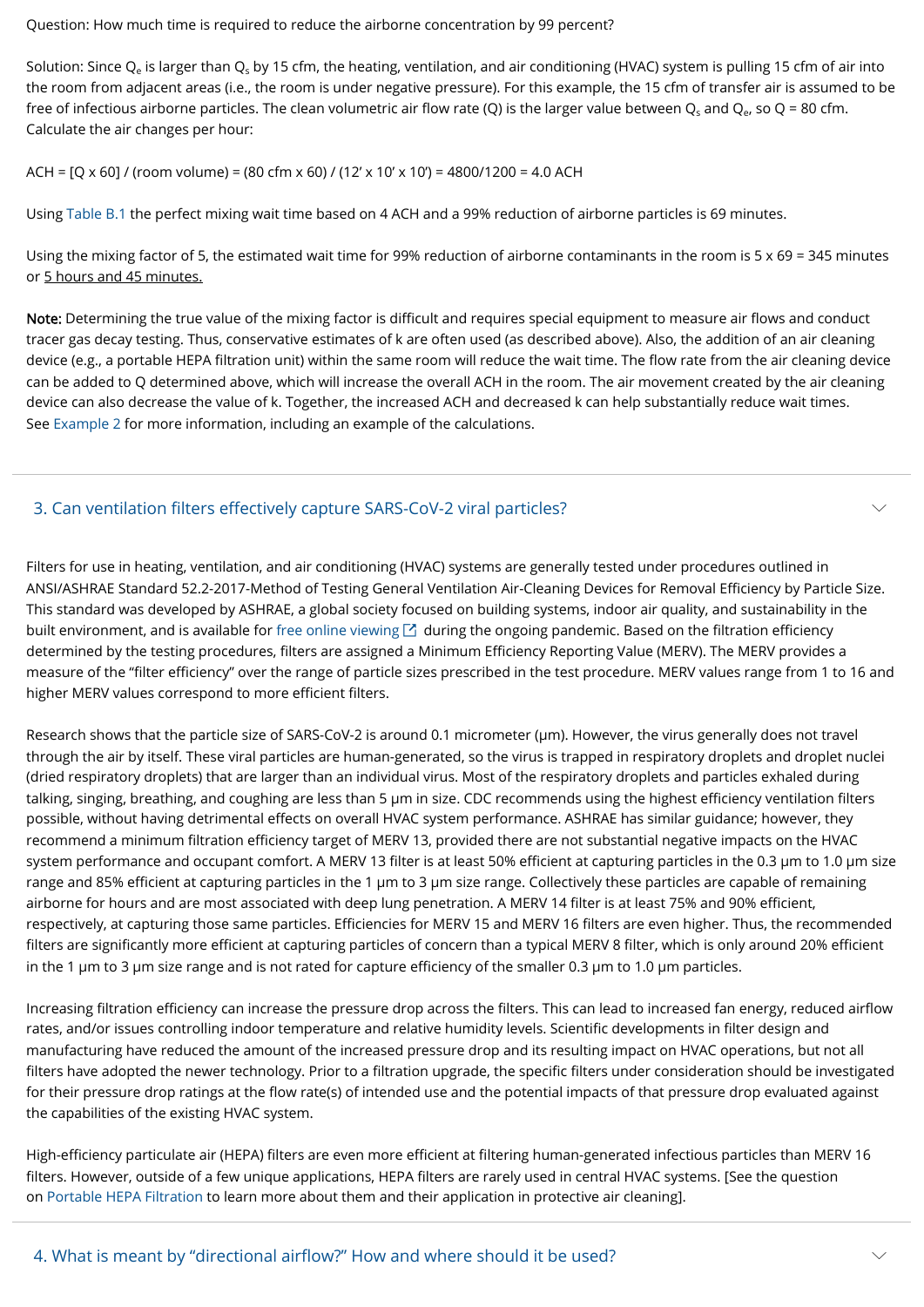Directional airflow is a protective ventilation concept where air movement flows in a clean-to-less-clean direction. This ventilation concept is applied to areas where the "clean" environment requires a higher level of protection and/or where the "less-clean" environment has a higher risk of containing airborne contaminants (activities or occupancy by individuals with a higher risk of being infectious). Examples of "clean" spaces might include healthcare facility triage stations or rooms/corridors adjacent to higher risk activities. Examples of "less-clean" spaces might include spaces that contain known/suspect infectious persons or spaces where a known activity has increased likelihood of generating infectious airborne particles.

The creation of directional airflow can be accomplished within a particular space or between two adjacent spaces. This can be done passively, through intentional placement of supply and exhaust heating, ventilation, and air conditioning (HVAC) grilles, or by the intentional creation of pressure differentials between adjacent spaces through specification of offset exhaust and supply air flow rates. Creation of the directional airflow can also be done actively, through the use of fans exhausting through open windows, strategic placement of ductwork attached to portable HEPA filtration units, or dedicated exhaust systems (installed or portable) that generate a desired airflow by exhausting air out of windows, doorways, or through temporary ducts. In specific settings, specialized [local control ventilation interventions that establish the desired airflow directions can also be used \(see the NIOSH Ventilated](https://blogs.cdc.gov/niosh-science-blog/2020/04/14/ventilated-headboard/) Headboard).

<span id="page-4-0"></span>Research shows that the particle size of SARS-CoV-2 is around 0.1 micrometer (µm). However, the virus generally does not travel through the air by itself. These viral particles are human-generated, so the virus is trapped in respiratory droplets and droplet nuclei (dried respiratory droplets) that are larger. Most of the respiratory droplets and particles exhaled during talking, singing, breathing, and coughing are less than 5 µm in size. By definition, a High Efficiency Particulate Air (HEPA) filter is at least 99.97% efficient at capturing particles 0.3 µm in size. This 0.3 µm particle approximates the most penetrating particle size (MPPS) through the filter. HEPA filters are even more efficient at capturing particles larger and smaller than the MPPS. Thus, HEPA filters are no less than 99.97% efficient at capturing human-generated viral particles associated with SARS-CoV-2.

Directional airflows must be evaluated carefully. Testing of the directional airflow effectiveness can be accomplished using visual tracer techniques that use "smoke tubes" or handheld "fog generators." Other tools, such electronic monitors or visual aids to monitor pressure differences can be used when directional airflow is established between two adjacent spaces. To reduce the potential for directing airflow from infectious towards non-infectious space occupants, it is important that the "clean" and "less-clean" space determinations be established using infection control risk assessment considerations.

 $\smile$ 

In a given room, the larger the CADR, the faster it will clean the room air. Three CADR numbers are given on the AHAM label, one each for smoke, dust, and pollen. The smoke particles are the smallest, so that CADR number applies best to viral particles related to COVID-19. The label also shows the largest room size (in square feet, ft $^2$ ) that the unit is appropriate for, assuming a standard ceiling height of up to 8 feet. If the ceiling height is taller, multiply the room size (ft<sup>2</sup>) by the ratio of the actual ceiling height (ft) divided by 8. For example, a 300 ft<sup>2</sup> room with an 11-foot ceiling will require a portable air cleaner labeled for a room size of at least 415 ft<sup>2</sup> (300 ×  $[11/8] = 415$ ).

The CADR program is designed to rate the performance of smaller room air cleaners typical for use in homes and offices. For larger air cleaners, and for smaller air cleaners whose manufacturers choose not to participate in the AHAM CADR program, select a HEPA unit based on the suggested room size (ft<sup>2</sup>) or the reported air flow rate (cfm) provided by the manufacturer. Consumers might take

Portable HEPA filtration units that combine a HEPA filter with a powered fan system are a preferred option for auxiliary air cleaning, especially in higher risk settings such as health clinics, vaccination and medical testing locations, workout rooms, or public waiting areas. Other settings that could benefit from portable HEPA filtration can be identified using typical risk assessment parameters, such as community incidence rates, facemask compliance expectations, and room occupant density. While these systems do not bring in outdoor dilution air, they are effective at cleaning air within spaces to reduce the concentration of airborne particulates, including SARS-CoV-2 viral particles. Thus, they give effective air exchanges without the need for conditioning outdoor air.

In choosing a portable HEPA unit, select a system that is appropriately sized for the area in which it will be installed. This determination is made based on the air flow through the unit, which is typically reported in cubic feet per minute (cfm). Many portable HEPA filtration units are assigned a Clean Air Delivery Rate (CADR) (See [EPA's Guide To Air Cleaners In The Home](https://www.epa.gov/sites/production/files/2018-07/documents/guide_to_air_cleaners_in_the_home_2nd_edition.pdf)  $\blacktriangle|\Box$ ), which is noted on a label in the operators manual, on the shipping box, and/or on the filtration unit itself. The CADR is an established standard defined by the Association of Home Appliance Manufacturers (AHAM). Participating portable air cleaner manufacturers have their products certified by an independent laboratory, so the end user can be assured it performs according to the manufacturer's claims. The CADR is generally reported in cfm for products sold in the United States. The paragraphs below describe how to select an appropriate air cleaner based on the size of the room in which it will be used. The procedure below should be followed whenever possible. If an air cleaner with the appropriate CADR number or higher is not available, select a unit with a lower CADR rating. The unit will still provide incrementally more air cleaning than having no air cleaner at all.

### 5. What is a HEPA filter and why use a portable HEPA air cleaner?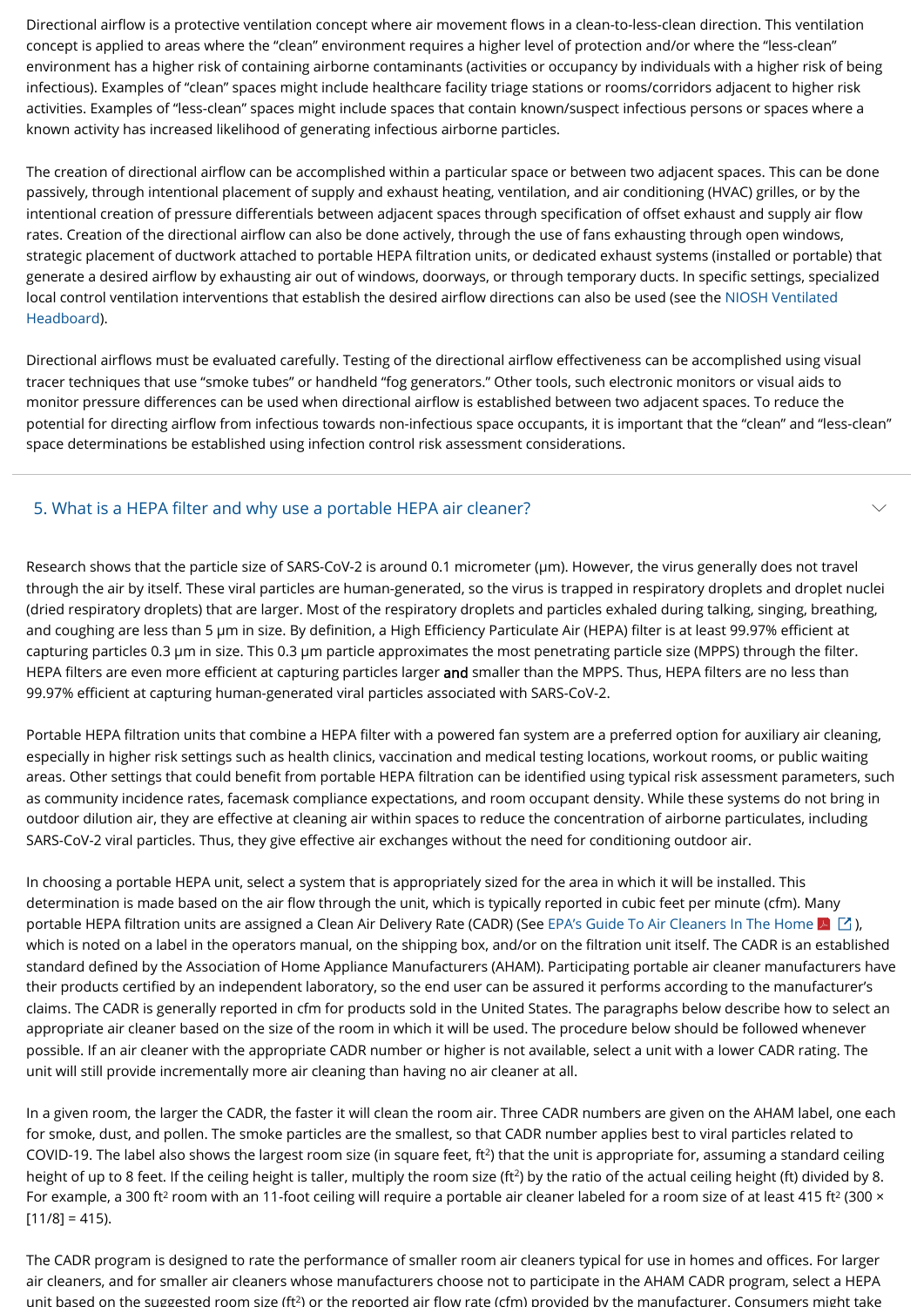unit based on the suggested room size (ft ) or the reported air flow rate (cfm) provided by the manufacturer. Consumers might take into consideration that these values often reflect ideal conditions which overestimate actual performance.

For air cleaners that provide a suggested room size, the adjustment for rooms taller than 8 feet is the same as presented above. For units that only provide an air flow rate, follow the "[2/3 rule](https://ahamverifide.org/ahams-air-filtration-standards/#:~:text=Follow%20the%202%2F3%20Rule,area%20of%20120%20square%20feet.)  $\boxtimes$  " to approximate a suggested room size. To apply this rule for a room up to 8 feet tall, choose an air cleaner with an air flow rate value (cfm) that is at least 2/3 of the floor area (ft²). For example, a standard 300 ft<sup>2</sup> room requires an air cleaner that provides at least 200 cfm of air flow (300 × [2/3] = 200). If the ceiling height is taller, do the same calculation and then multiply the result by the ratio of the actual ceiling height (ft) divided by 8. For example, the 300 ft<sup>2</sup> room described above, but with an 11-foot ceiling, requires an air cleaner that can provide at least 275 cfm of air flow (200 × [11/8] = 275).

Example 2. Given: The room described in Example 1 is now augmented with a portable HEPA air cleaning device with a smoke CADR of 120 cfm (Q<sub>hepa</sub> = 120 cfm). The added air movement within the room improves overall mixing, so assign k = 3.

Solution: The addition of the HEPA filter device provides additional clean air to the room. Here, the clean volumetric air flow rate (Q) is: Q = Q<sub>e</sub> + Q<sub>hepa</sub> = 80 cfm + 120 cfm = 200 cfm.

ACH =  $[Q \times 60]$  / (room volume) = (200 cfm x 60) / (12' x 10' x 10') = 12,000/1,200 = 10 ACH.

While smaller HEPA fan systems tend to be stand-alone units, many larger units allow flexible ductwork to be attached to the air inlet and/or outlet (note that larger ducted units don't fall under the "room air cleaner" description and may not have a CADR rating). Using ductwork and placing the HEPA system strategically in the space can help provide desired clean-to-less-clean airflow patterns where needed. Ducted HEPA systems can also be used to establish direct source capture interventions for patient treatment and /or testing scenarios (See CDC/NIOSH discussion on [Ventilated Headboard\)](https://www.cdc.gov/niosh/topics/healthcare/engcontrolsolutions/ventilated-headboard.html). Depending on the size of the HEPA fan/filter units and how the facility in which they are being used is configured, multiple small portable HEPA units deployed to high risk areas may be more useful than one large HEPA unit serving a combined space.

Question: How much time is saved to achieve the same 99% reduction in airborne contaminants by adding the portable HEPA device to the room?

### 7. What types of ultraviolet germicidal irradiation (UVGI) devices are available for cleaning and disinfection in  $\vee$ the workplace?

Using [Table B.1,](https://www.cdc.gov/infectioncontrol/guidelines/environmental/appendix/air.html) the perfect mixing wait time based on 10 ACH and a 99% reduction of airborne particles is 28 minutes.

Using the mixing factor of 3, the estimated wait time for 99% reduction of airborne contaminants in the room is 3 x 28 = 84 minutes. Thus, the increased ACH and lower k value associated with the portable HEPA filtration unit reduced the wait time from the original 5 hours and 45 minutes to only 1 hour and 24 minutes, saving a total of 4 hours and 21 minutes before the room could be safely reoccupied.

Adding the portable HEPA unit increased the effective ventilation rate and improved room air mixing. This resulted in over a 75% reduction in time for the room to be cleared of potentially-infectious airborne particles.

Yes. Ultraviolet germicidal irradiation (UVGI), otherwise known as germicidal ultraviolet (GUV), is a disinfection tool used in many different settings, such as residential, commercial, educational, and healthcare settings. The technology uses ultraviolet (UV) energy to inactivate (kill) microorganisms, including viruses, when designed and installed correctly.

 $\smile$ 

There is still a lot to learn about SARS-CoV-2 and the extent of airborne viral particles and spread. However, UVGI can inactivate viruses in the air and on surfaces.\* The design and sizing of effective UVGI disinfection systems requires specific knowledge and experience.

Seek consultation with a reputable UVGI manufacturer or an experienced UVGI system designer prior to installing UVGI systems. These professionals can assist by doing necessary calculations, making fixture selections, properly installing the system, and testing for proper operation specific to the setting.

\*Note: CDC's recommendation for primary surface disinfection in occupied environments is to follow the CDC/EPA guidance for surface disinfection.

### 6. Does ultraviolet germicidal irradiation (UVGI) kill SARS-CoV-2?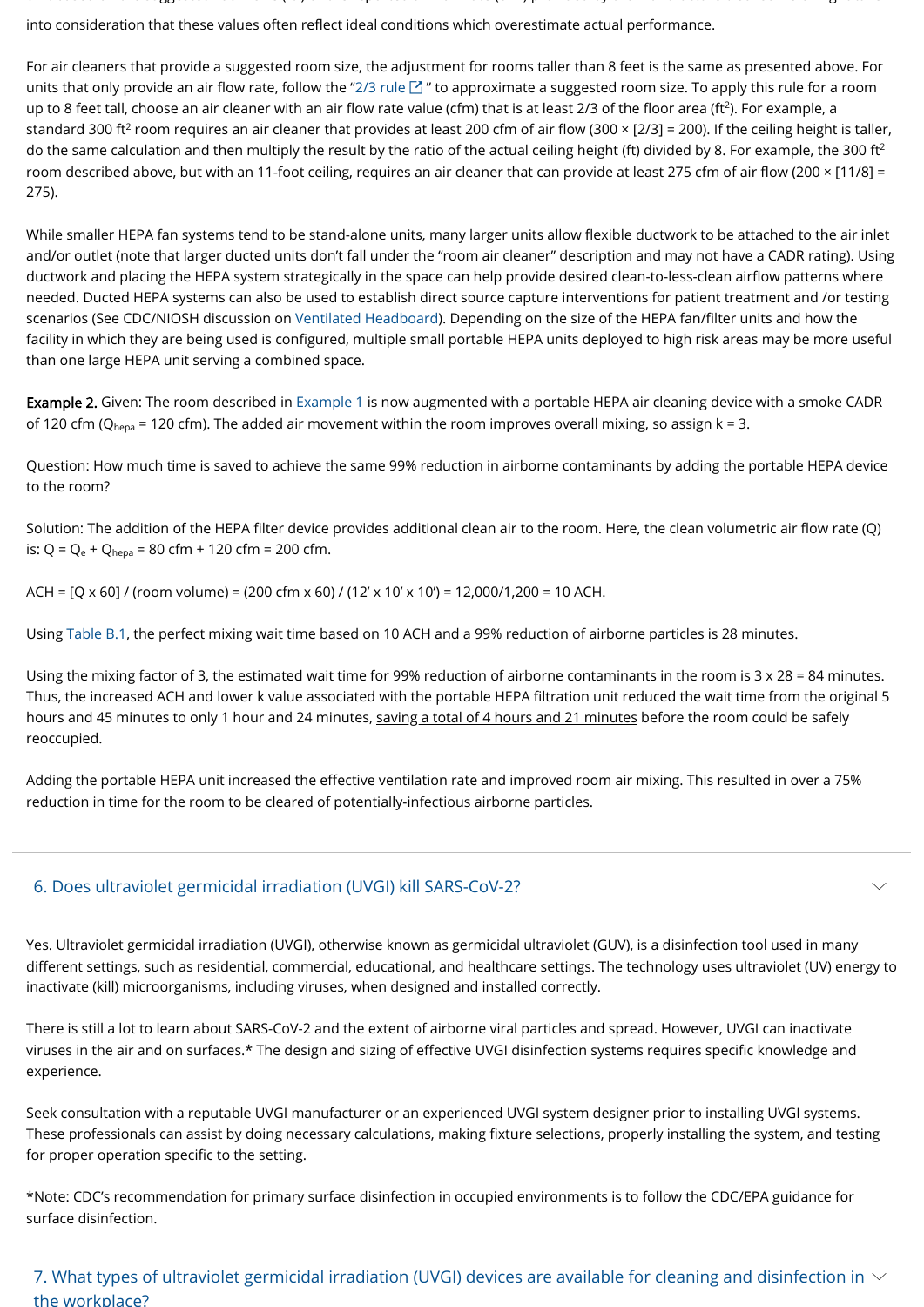#### the workplace?

#### Upper-room UVGI

Upper-room (or upper-air) UVGI uses specially designed UVGI fixtures mounted on walls or ceilings to create a disinfection zone of ultraviolet (UV) energy that is focused up and away from people. These fixtures disinfect air as it circulates from mechanical ventilation, ceiling fans, or natural air movement. The advantage of upper-room UVGI is that it disinfects the air closer to and above people who are in the room. Since the 1980s, UVGI systems have been widely used for control of tuberculosis (TB). The CDC [guidance Environmental Control for Tuberculosis: Basic Upper-Room Ultraviolet Germicidal Irradiation Guidelines for Healthcare](https://www.cdc.gov/niosh/docs/2009-105/pdfs/2009-105.pdf?id=10.26616/NIOSHPUB2009105) Settings  $\blacktriangleright$  provides information on appropriate UVGI system design, related safe operation, and maintenance. Based on data from other human coronaviruses, a UVGI system designed to protect against the spread of TB should be effective at inactivating SARS-CoV-2 and therefore prevent spread. UVGI systems usually require a few UV fixtures to be effective. For example, a rectangular-shaped waiting room with 10–30 occupants will require 2–3 upper-air UVGI fixtures. As part of system installation, care must be taken to control the amount of UV energy directed or reflected into the lower occupied space below levels recognized as safe. Reputable UVGI manufacturers or experienced UVGI system designers will take the necessary measurements and make any required adjustments to prevent harmful UV exposures to people in the space.

Potential Application: Can be used in any indoor environment; most useful in spaces highly occupied with people who are or may be sick.

2) Air disinfection UVGI systems can be effective at applying intense UV energy to inactivate airborne pathogens as they flow within the HVAC duct. HVAC air disinfection UVGI systems generally require more powerful UV lamps or a greater number of lamps, or both, to provide the necessary UVGI required to inactivate pathogens in a short period of time. Air disinfection systems are often placed downstream of the HVAC coils. This location keeps the coil, drain pan, and wetted surfaces free of microbial growth and also disinfects the moving air.

#### In-Duct UVGI

In-duct UVGI systems are installed within a heating, ventilation, and air-conditioning (HVAC) system. These systems are designed to serve one of two purposes:

1) Coil treatment UVGI keeps HVAC coils, drain pans, and wetted surfaces free of microbial growth. These devices produce relatively low levels of UV energy. This energy is continually delivered 24 hours a day, which is why they are effective. Coil treatment UVGI devices are not designed for disinfecting the air and should not be installed for the purpose of air disinfection.

Potential Application: Can be used to reduce HVAC maintenance and improve operational efficiency within large, commercial HVAC systems or residential HVAC systems; not recommended for inactivating airborne pathogens.

#### 8. Many new air disinfection devices are marketed for their ability to inactivate SARS-CoV-2. How can I tell if they work as advertised?  $\smile$

Potential Application: Can be used inside any HVAC system to disinfect infectious airborne pathogens.

#### Far-UV (or Far-UVC)

Far-UV is one of many emerging technologies that have become popular during the COVID-19 pandemic. While standard UVGI fixtures emit UV energy at a wavelength around 254 nanometers (nm), far-UV devices use different lamps to emit UV energy at a wavelength around 222 nm. Aside from the wavelength, a major difference between the two technologies is that standard UVGI systems are specifically designed to avoid exposing people to the UV energy, while many far-UV devices are marketed as safe for exposing people and their direct environment to UV energy. A review of peer-reviewed literature indicates that far-UV wavelengths can effectively inactivate microorganisms, including human coronaviruses, when appropriate UV doses are applied. Questions remain about the mechanisms of killing microorganisms and overall safety. Far-UV might prove to be effective at disinfecting air and surfaces, without some of the safety precautions required for standard UVGI. Far-UV devices are best viewed as new and emerging

technology. Consumers considering an emerging technology such as Far-UV should read the [FAQ on emerging technologies](#page-6-0) below.

Potential Application: Yet to be determined.

<span id="page-6-0"></span>CDC does not provide recommendations for, or against, any manufacturer or product. There are numerous technologies being heavily marketed to provide air cleaning during the ongoing COVID-19 pandemic. Common among these are ionization, dry hydrogen peroxide, and chemical fogging disinfection. Some products on the market include combinations of these technologies. These products generate ions, reactive oxidative species (ROS, which are marketed using many names), or chemicals into the air as part of the air cleaning process. People in spaces treated by these products are also exposed to these ions, ROS, or chemicals.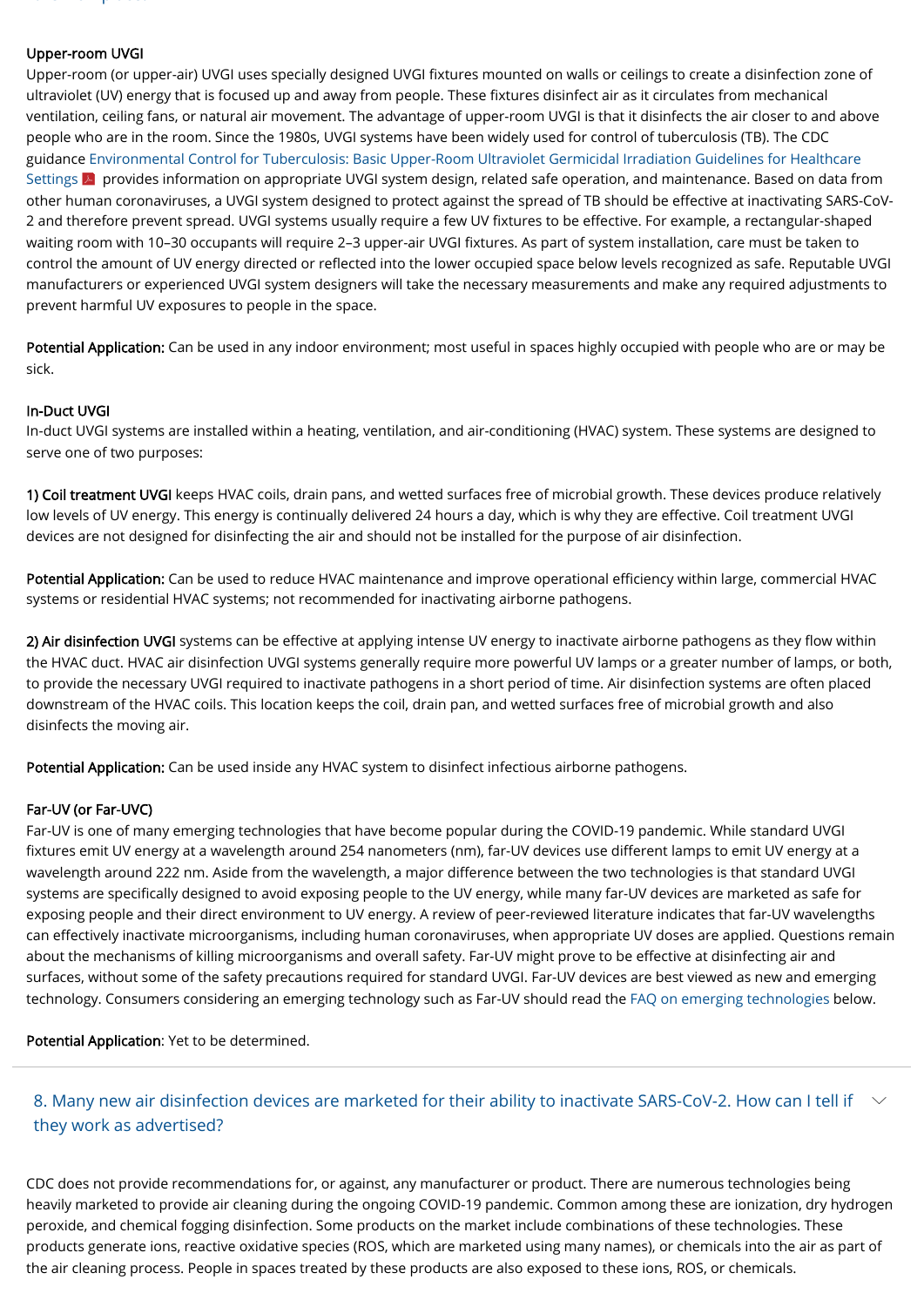While variations of these technologies have been around for decades, relative to other air cleaning or disinfection methods, they have a less-documented track record when it comes to cleaning/disinfecting large and fast volumes of moving air within heating, ventilation, and air conditioning (HVAC) systems or even inside individual rooms. This does not necessarily imply the technologies do not work as advertised. However, in the absence of an established body of peer-reviewed evidence showing proven efficacy and safety under as-used conditions, the technologies are still considered by many to be "emerging."

As with all emerging technologies, consumers are encouraged to exercise caution and to do their homework. Registration alone, with national or local authorities, does not always imply product efficacy or safety. Consumers should research the technology, attempting to match any specific claims against the intended use of the product. Consumers should request testing data that quantitively demonstrates a clear protective benefit and occupant safety under conditions consistent with the intended use. When considering air cleaning technologies that potentially or intentionally expose building occupants, the safety data should be applicable to all occupants, including those with health conditions that could be aggravated by the air treatment. In transient spaces, where average exposures to the public may be temporary, it is important to also consider occupational exposures for workers that must spend prolonged periods in the space.

Carbon dioxide (CO $_2$ ) monitoring can provide information on ventilation in a given space, which can be used to enhance protection against COVID-19 transmission. Strategies incorporating CO $_2$ monitors can range in cost and complexity. However, greater cost and complexity does not always mean greater protection.

Traditionally, CO $_2$  monitoring systems are expensive, require extensive knowledge to accurately install and set up, and require sophisticated control programs to effectively interact with the building heating, ventilation and air-conditioning (HVAC) systems in real time. They were not designed to protect building occupants from disease transmission. Developers of whole-building CO $_2$  monitoring equipment/software for HVAC system operations have been around for decades, with the technology most often applied in the pursuit of energy savings. As the current pandemic response has progressed, this technology has been marketed as a potential tool for providing an indication of building ventilation efficacy, leading to questions about whether monitoring indoor CO $_{\rm 2}$  concentrations can be used as a tool to help make ventilation decisions.

Preferably, the documented performance data under as-used conditions should be available from multiple sources, some of which should be independent, third-party sources. Unsubstantiated claims of performance or limited case studies with only one device in one room and no reference controls should be questioned. At a minimum, when considering the acquisition and use of products with technology that may generate ozone, verify that the equipment meets UL 867 standard certification (Standard for Electrostatic Air Cleaners) for production of acceptable levels of ozone, or preferably UL 2998 standard certification (Environmental Claim Validation

 $\smile$ 

## 9. Can carbon dioxide  $(CO_2)$  monitors be used to indicate when there is good ventilation?

In some well-designed, well-characterized, well-maintained HVAC environments, the use of fixed CO $_2$  monitors can be informative. When used, these monitors are often incorporated into demand-controlled ventilation (DCV) systems that are designed with a primary intent of maximizing energy efficiency through reductions in outdoor air delivery. However, guidance throughout the pandemic has been to exceed minimum ventilation whenever possible, in addition to masking, physical distancing, enhanced filtration, and other intervention-focused considerations. From the beginning of this pandemic's response, both CDC and [ASHRAE](https://www.ashrae.org/technical-resources/resources)  $\boxtimes$ have advised to deactivate DCV systems and operate the ventilation systems at maximum airflows, within the safety limitations of the equipment.

Fixed-position CO $_2$  monitors measure CO $_2$  concentration as an indicator of the number of people in the space. As the CO $_2$ concentration increases, the HVAC DCV system increases the amount of outdoor air ventilation in the space to dilute CO $_2$  (and vice versa). The number of CO $_2$  sensors, the placement of those sensors, and their calibration and maintenance are collectively a large and complex issue that must not be overlooked. For example, the CO $_2$  concentration measured by a fixed, wall-mounted monitor may not always represent the actual concentrations in the occupied space. If air currents from the room HVAC, or even make-up air from windows, flows directly over this monitor location, the corresponding concentration measurements will be artificially low. If the room has good air mixing, the measured concentration should approximate the true concentration, but rooms are rarely well mixed, particularly in older buildings with aging ventilation systems (or none at all). Also, if an elevated CO $_2$  concentration results in an air flow increase to one room, that air may be "stolen" from other rooms on the same HVAC system. This may result in elevated CO $_{\rm 2}$ concentrations in those other spaces which the HVAC system is unable to control.

Limited information exists regarding a direct link associating CO $_2$  concentrations to a risk of COVID-19 transmission. Changes in CO $_2$ concentrations can indicate a change in room occupancy and be used to adjust the amount of outdoor air delivered. However, CO $_{\rm 2}$ concentrations cannot predict who has SARS-CoV-2 infection and might be spreading the virus, the amount of airborne viral particles produced by infected people, or whether the HVAC system is effective at diluting and removing viral concentrations near their point of generation. As a simple example, a small room with three occupants will have the same level of CO $_2$  (and hence the same outdoor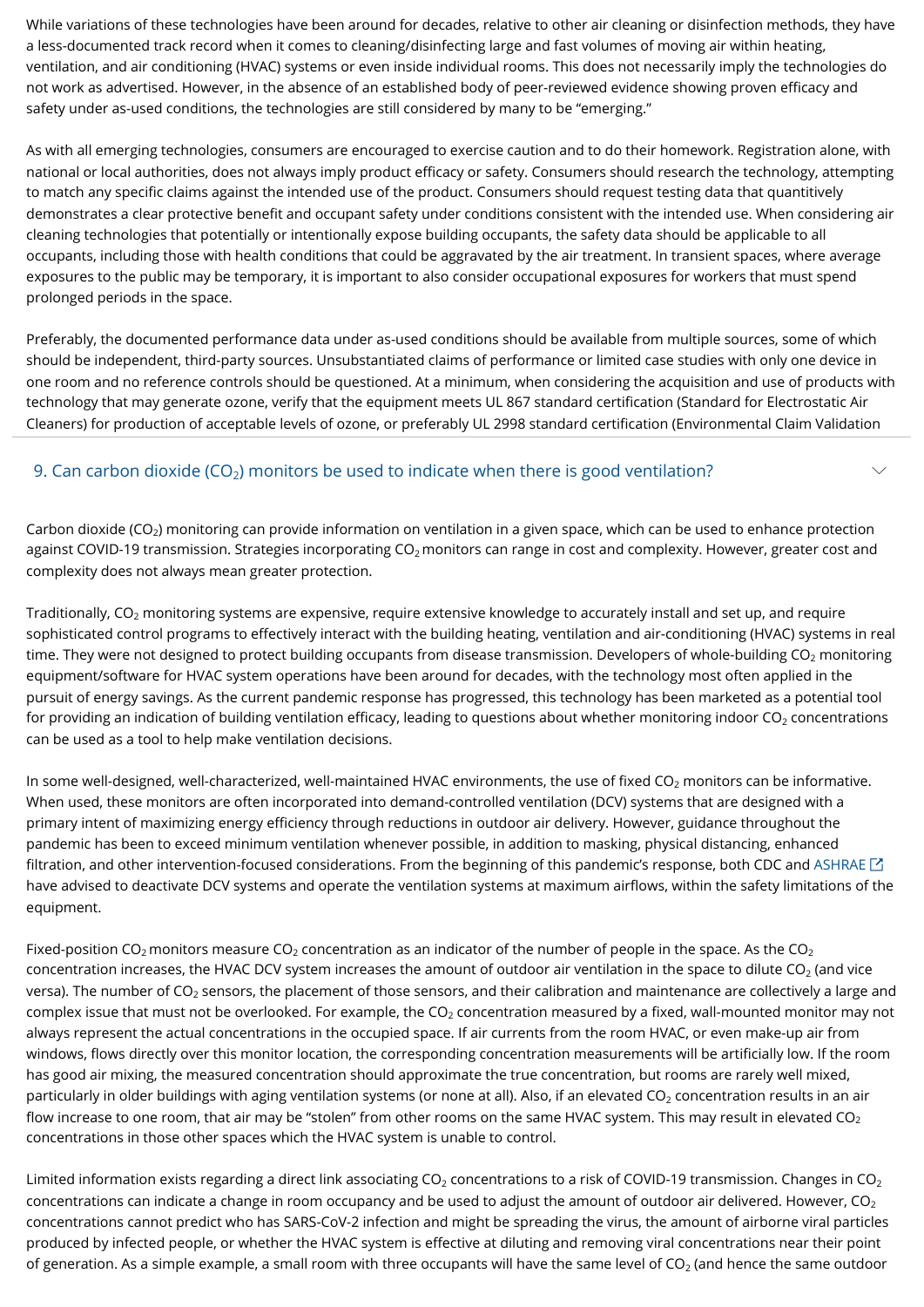air ventilation rate controlled by the DCV system) whether no one has SARS-CoV-2 infection or whether one or more people are infected with the virus. Ventilation based on CO $_2$  measurements cannot recognize the increased risk of transmission in the second scenario.

A more modest, cost-efficient, and accurate use of CO $_2$  monitoring is the use of portable instruments combined with HVAC systems that do not have modulating setpoints based on CO $_2$  concentrations. The CO $_2$  meter can be purchased for under \$300 and its measurements can be collected/logged near the breathing zones of occupied areas of each room. Under this approach, the HVAC outdoor air dampers could be set to introduce more outdoor air than code requires (as recommended by CDC and ASHRAE) and the resulting CO $_2$  concentrations in rooms at the real-world occupancy levels documented using a calibrated, handheld portable CO $_2$ meter. This documentation will be the CO $_2$  concentration benchmarks for each room under the HVAC operating conditions and occupancy levels.

One potential target benchmark for good ventilation is CO $_2$  readings below 800 parts per million (ppm). If the benchmark readings are above this level, reevaluate the ability to increase outdoor air delivery. If unable to get below 800 ppm, increased reliance on enhanced air filtration (including portable HEPA air cleaners) will be necessary. Once the benchmark concentrations are established, take periodic measurements and compare them to the benchmarks. As long as the ventilation airflow is unchanged (outdoor air or total air) and the occupancy capacity is not increased, future portable CO $_2$  concentrations that are 110% of the benchmarks indicate a potential problem that should be investigated. Under the pandemic response, a pragmatic application of portable CO $_2$  measurement tools is a cost-effective approach to monitoring building ventilation.

For COVID-19, the first steps in reducing the indoor concentrations of the virus are [wearing face masks,](https://www.cdc.gov/coronavirus/2019-ncov/prevent-getting-sick/diy-cloth-face-coverings.html) [physical distancing](https://www.cdc.gov/coronavirus/2019-ncov/prevent-getting-sick/prevention.html#stay6ft%20), and reducing occupancy levels. Improved ventilation is an additional prevention strategy. For ventilation systems, increasing outdoor air above the code minimum requirements, increasing total ventilation, and increasing filtration efficiencies are more effective at controlling infectious disease transmission than controlling indoor temperature and humidity. However, the use of temperature and/or humidity to reduce the risk of disease transmission should be considered on a case-by-case basis, taking into account the building enclosure, heating, ventilation, and air-conditioning (HVAC) system capabilities, level of control and/or building automation, local COVID-19 transmission rates, any unique clinical features of the occupants, and local climate.

#### 10. Should indoor temperature and humidity be used to help reduce the risk of COVID-19 transmission?  $\smile$

Both temperature and humidity can influence the transmission of infectious diseases, including COVID-19, but that influence has practical limitations. Research on the impact of temperature has shown that SARS-CoV-2, the virus that causes COVID-19, is sensitive to elevated temperatures, with over 99.99% inactivation in only a few minutes at 70°C (158°F). However, this temperature is far outside the limits of human comfort and could damage some building materials. While temperatures lower than 70°C (158°F) are also effective, the required exposure time for inactivation increases as the temperature decreases. So, elevated temperatures offer the potential for decontamination of SARS-CoV-2 virus in the air or on surfaces, but the use of increased temperature solely for decontamination is not generally recommended and is not realistic for occupied spaces. Another important consideration is that when the temperature in a space is elevated, the corresponding relative humidity level decreases.

Current evidence is not persuasive that humidity significantly reduces transmission of SARS-CoV-2 beyond the level resulting from good ventilation and filtration. Some research studies have shown that the survival of viruses, including human coronaviruses, may be reduced when the relative humidity is in the 40–60% range. However, the reductions are modest and there are outliers to these findings. Consequently, neither ASHRAE nor CDC recommends introducing humidification for the sole purpose of limiting transmission of COVID-19. While not affecting transmission, there are peer-reviewed studies that suggest preventing excessive dryness in the air could help maintain the effectiveness of the human body's immune system.

Some HVAC systems can actively control both temperature and humidity. However, the majority of HVAC systems do not have dedicated humidification capabilities. Some dehumidification happens during warmer months as a byproduct of cooling humid warm air below its dew point and causing water to condense out of the air. Less common is the ability to limit low humidity by introducing water vapor into the dry supply air.

Most existing residential and commercial buildings located in cold climates are not constructed to resist the corrosion and excessive moisture accumulation that can result from long-term, whole-building humidification. If additional winter humidification is used to maintain comfort and prevent excessive dryness of nasal and ocular membranes, first analyze the building enclosure to verify that condensation and moisture accumulation will not become a problem. ASHRAE Standard 160 (Criteria for Moisture-Control Design Analysis in Buildings) provides guidance for hygrothermal analysis of building enclosures. For commercial buildings that are properly constructed to allow for long-term humidification, and which have humidification capabilities already installed, there is no reason not to humidify the air to comfortable levels during the winter months.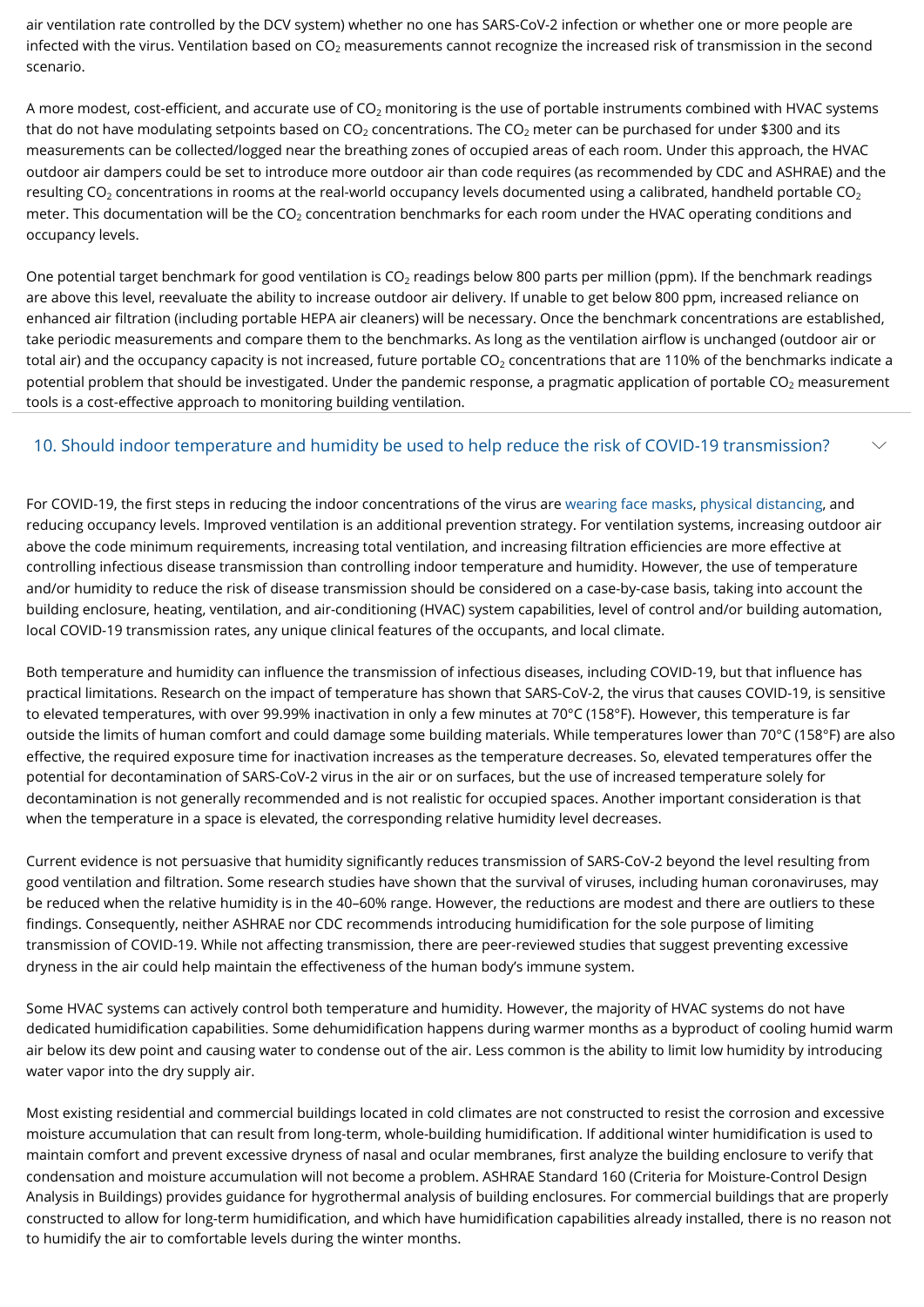In residential settings, portable in-room humidifiers may be used for sensory comfort and to reduce excessively low relative humidity levels. In these instances, use a humidifier with a built-in humidistat and control the relative humidity level near 40%. Higher humidity levels are not necessarily better and may lead to localized mold growth, mildew, and other long-lasting indoor air quality issues.

 $\vee$ 

 $\diagdown$ 

M i de la i de la i de la i de la i de la i de la i de la i de la i de la i de la i de la i de la i de la i de

<span id="page-9-1"></span>Yes. While fans alone cannot make up for a lack of outdoor air, fans can be used to increase the effectiveness of open windows, as described in the [CDC list of ventilation improvement considerations.](https://www.cdc.gov/coronavirus/2019-ncov/community/ventilation.html) Fans can also be used indoors to improve room air mixing. Improved room air mixing helps distribute supplied clean air and dilute viral particle concentrations throughout the room, which reduces the likelihood of stagnant air pockets where viral concentrations can accumulate. As with all fan use during the COVID-19 pandemic, take care to minimize the potential to create air patterns that flow directly across one person onto another:

- Avoid the use of the high-speed settings •
- Use ceiling fans at low velocity and potentially in the reverse-flow direction (so that air is pulled up toward the ceiling) •
- Direct the fan discharge towards an unoccupied corner and wall spaces or up above the occupied zone. •

Fans can also enable clean-to-less-clean directional airflow. Such applications should be evaluated closely to avoid unintended consequences and only adopted when supported by a safety risk assessment.

## 11. Can fans be used to decrease the risk of COVID-19 transmission indoors?

Barriers can physically separate spaces that are next to each other. When used for infection control, the barrier is intended to prevent someone on one side of the barrier from exposing a person on the other side of the barrier to infectious fluids, droplets, and particles. Whether a barrier interferes with improved ventilation depends on how it is installed. Protective barriers can sometimes help improve ventilation, but they can sometimes hinder ventilation too. Sometimes they have no effect on ventilation.

The [Clean Air in Buildings Challenge](https://www.epa.gov/indoor-air-quality-iaq/clean-air-buildings-challenge)  $\boxtimes$  helps building owners and operators improve indoor air quality and protect public health. Create your clean indoor air action plan today.

Protective barriers can assist with improved ventilation when used to facilitate directional airflows or desired pressure differentials between clean and less-clean spaces. The barrier can be aligned with the intended airflow to help direct it towards a desired location, such as an HVAC return air grille or a portable air cleaner inlet. Example scenarios for this type of barrier deployment include those where there is a known source of potentially infectious aerosols, such as a dental operatory or COVID-19 testing station.

Alternatively, the barrier might be placed between two areas to better isolate one side of the barrier from the other. In this configuration, the barrier can also assist the HVAC design scheme in establishing a desired pressure differential between the adjacent spaces. If necessary, small pass-through openings or a retractable panel incorporated into the barrier can allow transfer of physical objects from one side to the other. Examples where this type of barrier application might be applied include a receptionist's desk or a ticket booth.

When not carefully installed, barriers can sometimes hinder good ventilation. Barriers can unintentionally interrupt the airflow distribution within a space, thus allowing a concentration build-up of human-generated or other aerosols that may remain suspended in the air for minutes to hours. In this case, people could be exposed to higher concentrations of infectious aerosols than they would without the barriers in place. The larger the barrier, the greater the likelihood that this may occur. To reduce this likelihood, ensure that barriers are correctly positioned for the anticipated occupancy and that they are no larger than necessary to prevent direct transfer of respiratory droplets that could "spray" directly from one person onto another.

Any time barriers are deployed, airflow distribution testing with tracer "smoke" or handheld fog generators should be conducted. This testing can assist in evaluating airflow distribution within the occupied spaces. If stagnant air pockets are seen to occur, barrier redesign or reorientation can help to minimize the occurrence. Airflow distribution modifications such as adjusting the positioning of supply air louvers or the discharge of portable air cleaners can also assist in eliminating the development of stagnant air pockets.

## 12. Will using protective barriers interfere with improved ventilation?

# <span id="page-9-0"></span>Previous Updates